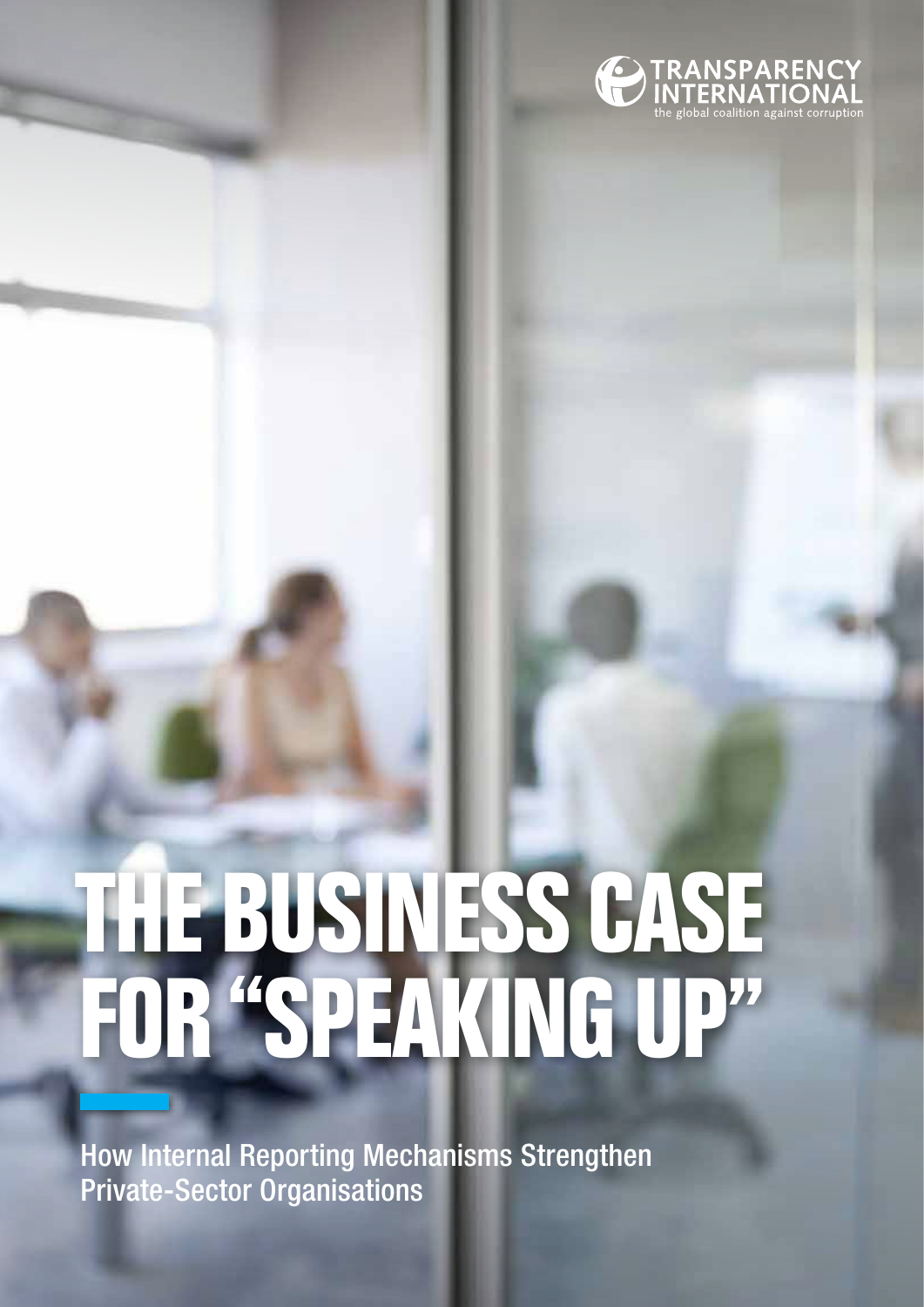Transparency International is a global movement with one vision: a world in which government, business, civil society and the daily lives of people are free of corruption. With more than 100 chapters worldwide and an international secretariat in Berlin, we are leading the fight against corruption to turn this vision into reality.

#### www.transparency.org

Author: Jacqueline de Gramont Editors: Marie Terracol and Stephanie Debere Design: Daniela Cristofori

© Cover photo: iStock

ISBN: 978-3-96076-060-3

Every effort has been made to verify the accuracy of the information contained in this report. All information was believed to be correct as of 2017. Nevertheless, Transparency International cannot accept responsibility for the consequences of its use for other purposes or in other contexts.

Except where otherwise noted, this work is licensed under CC BY-ND 4.0 © Transparency International 2017. Some rights reserved.

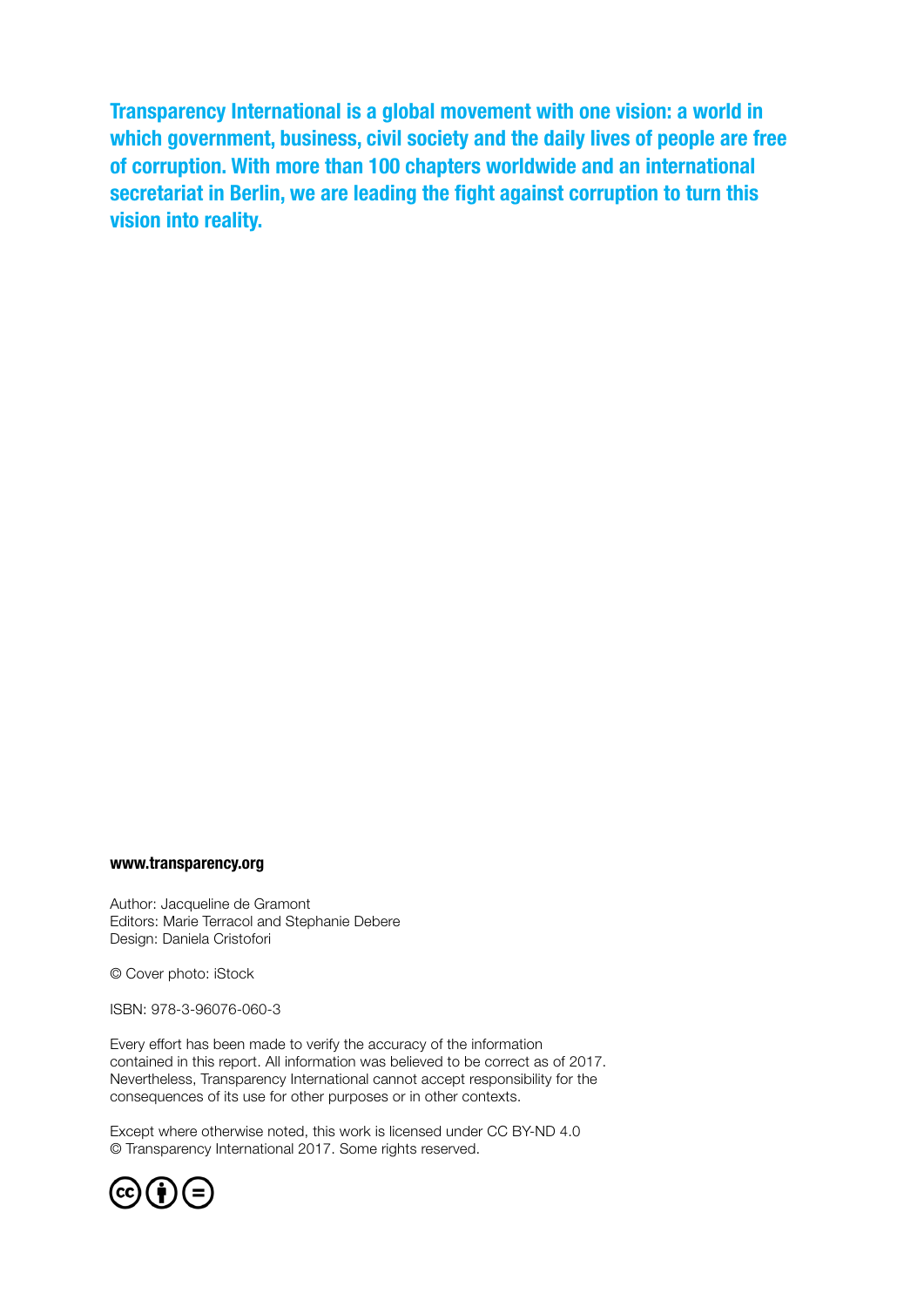## **Contents**

| The business case for "speaking up"                                      |   |
|--------------------------------------------------------------------------|---|
| What does a strong internal reporting mechanism look like?               | 3 |
| 1. Public signal of commitment to integrity<br>and social responsibility | 5 |
| 2. Prevention and mitigation of liability                                | 6 |
| 3. Prevention and mitigation of financial losses                         |   |
| 4. Continuous improvement in compliance and<br>risk management           | 8 |
| 5. Strong reputation                                                     | 9 |
| 6. Enhancement of organisational culture                                 | 9 |
| <b>FAQs</b>                                                              |   |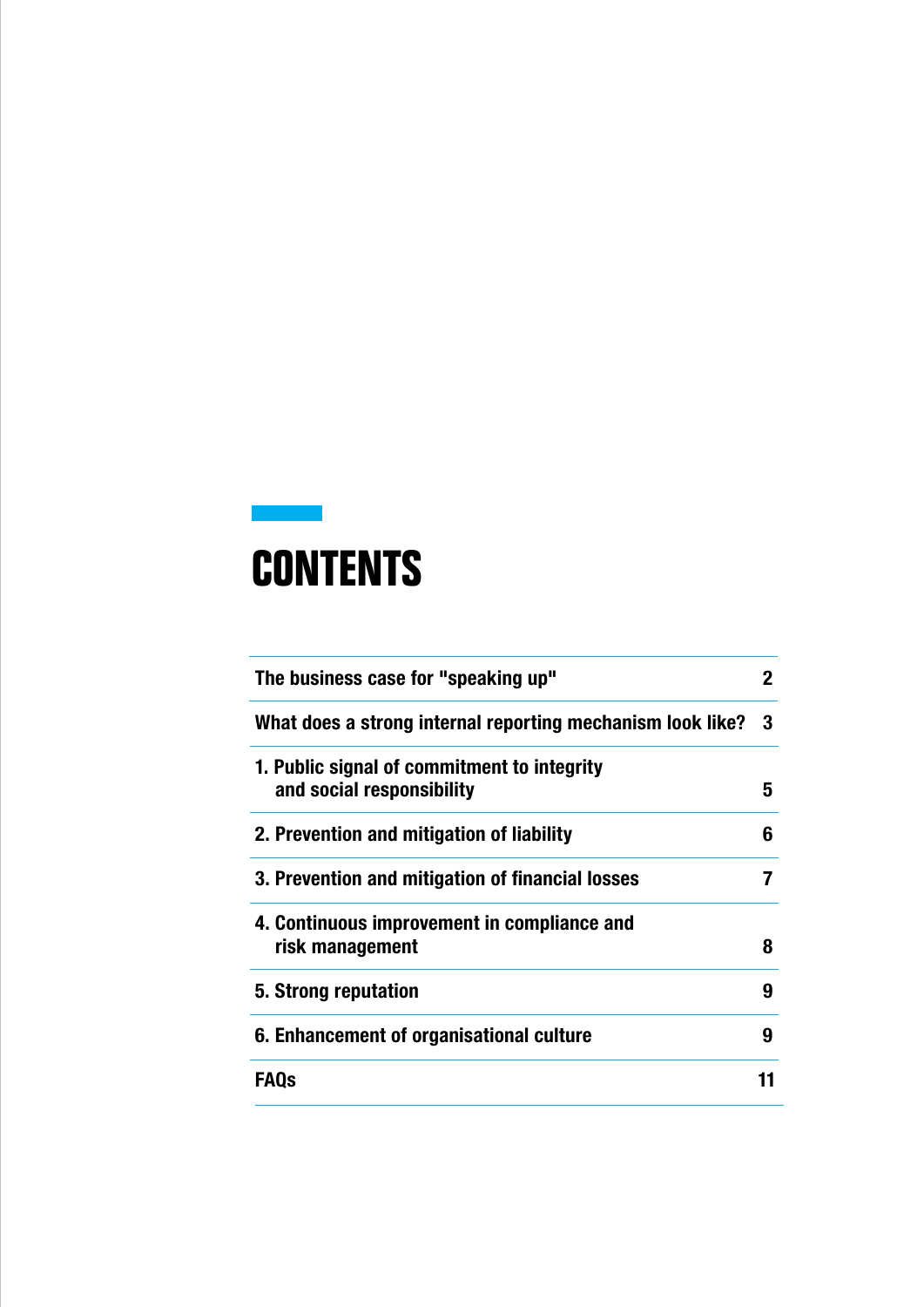# **THE BUSINESS CASE FOR "speaking up"**

The business case for companies to adopt robust internal reporting mechanisms is clear. Such mechanisms enable staff to speak up about legal or ethical misconduct. They help protect companies from the effects of misconduct, including legal liability, serious financial losses and lasting reputational harm. Effective internal reporting mechanisms also foster a corporate culture of trust and responsiveness. Companies have found that such mechanisms provide real benefits to their culture, brand, long-term value creation and growth.

The potentially disastrous consequences of legal or ethical misconduct in business have been demonstrated repeatedly. In numerous high-impact cases, misconduct has caused injury and fatalities, serious environmental harm or human rights violations. Effective internal reporting mechanisms – combined with a culture of trust and an immediate response from leadership – would have helped the organisations involved to avoid such dire consequences and their repercussions for business.

Also known as "speak up" or whistleblowing mechanisms, internal reporting mechanisms consist of policies and procedures that proactively encourage employees – as well as third parties such as suppliers, service providers and customers – to raise concerns *internally* about potential misconduct. This includes bribery, fraud, environmental abuse, health and safety violations, discrimination, harassment, conflicts of interest and misappropriation of corporate assets. The mechanisms protect those raising such concerns from retaliation and guide an organisation's timely response to prevent or mitigate any harm to the public and to itself.

Several surveys conducted in Europe and globally indicate that most large multinational enterprises (MNEs) have some type of "speak up" mechanism in place.1 However, most of these companies fail to provide users with effective protection against retaliation. Surveys and anecdotal evidence show a much lower adoption rate for small- and medium-sized enterprises (SMEs).<sup>2</sup>

Private-sector leaders clearly need to do more to create environments conducive to speaking up internally. This would enable them to avert potentially disastrous consequences and provide real financial and cultural benefits to their organisations.

<sup>1.</sup> Transparency International reviewed a number of surveys, studies and benchmark reports, including the Institute of Business Ethics (IBE), *Corporate Ethics Policies and Programmes Survey of the UK and Continental Europe*, 2016; Le Cercle d'Ethique des Affaires, Foretica and IBE, *Usage Levels of Speak Up Systems in European Companies*, 2015; OECD, *Survey on Business Integrity and Corporate Governance,* 2015; Association of Certified Fraud Examiners (ACFE), *Report to the Nations on Occupational Fraud and Abuse*, 2016; Ernst & Young, *Global Fraud Survey,* 2016; and NAVEX Global, *Ethics and Compliance Hotline and Incident Management Benchmark Report*, 2017.

The abovementioned ACFE Survey found that for companies with more than 100 employees, the rate of hotline implementation was 74.1 per cent, whereas the implementation rate for companies with less than 100 employees was only 25.7 per cent (ACFE, 2016, p. 39). An Australian study found that while most organisations reported having systems for recording and tracking concerns of wrongdoing, 37.1 per cent of small organisations had no particular system in place, either altogether, or as needed when concerns were raised (A.J. Brown and Sandra Lawrence, *Strength of Organisational Whistleblowing Processes* – *Analysis from Australia,* Griffith University, May 2017, p. 3).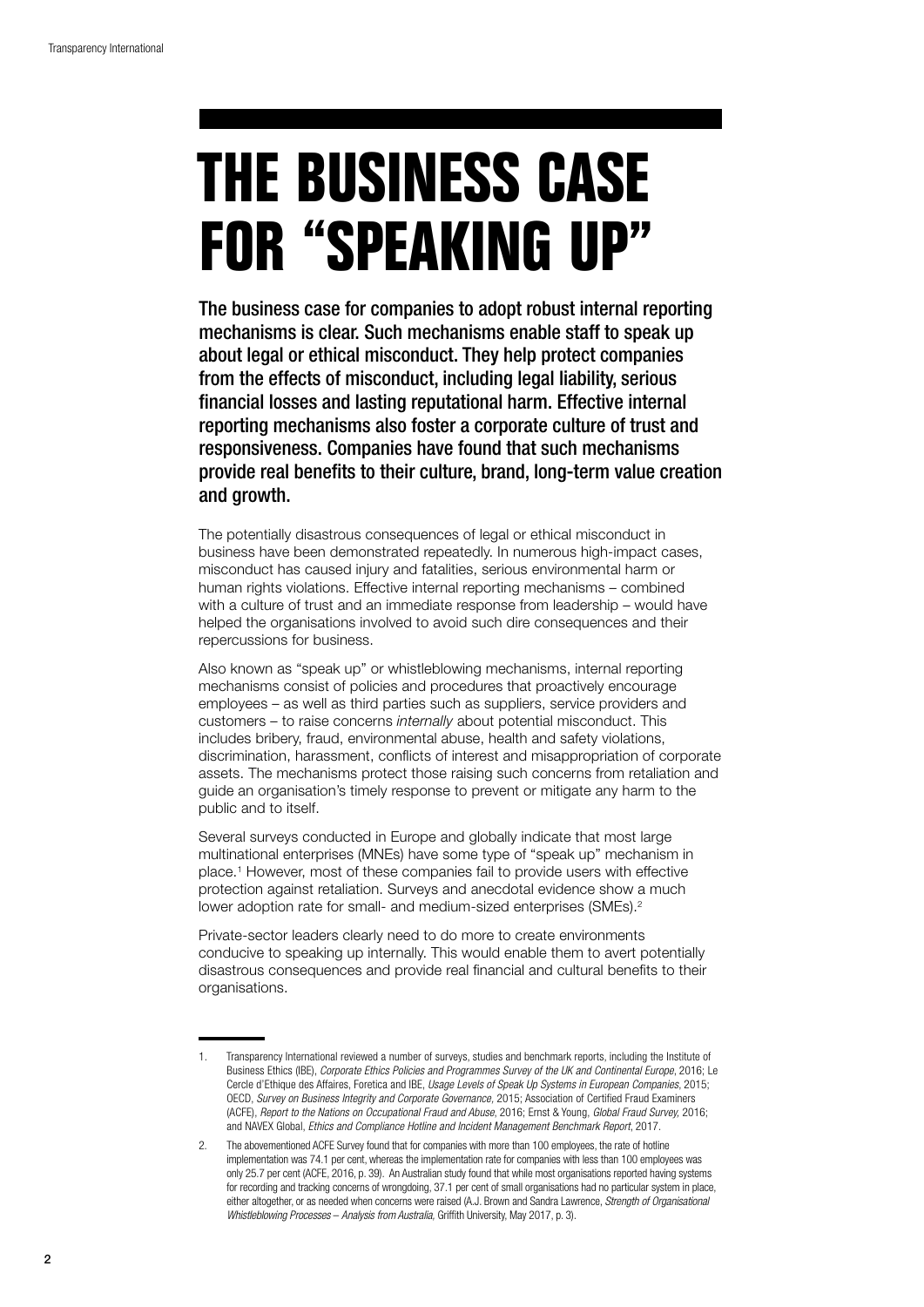## **What does a strong internal reporting mechanism look like?**

Four components are essential for an effective reporting mechanism:

- Active encouragement to speak up: A company's leadership must urge employees and stakeholders to report misconduct and commit to protecting those who do so. 1.
- Confidential reporting channels: Organisations must 2. Confidential reporting channels: Organisations r<br> **2.** provide accessible and reliable channels to report misconduct, guaranteeing confidentiality or anonymity.
- An effective response system: Procedures must ensure thorough, timely and independent investigations of reports of misconduct. 3.
- Robust user protection: People reporting misconduct must be protected from all forms of retaliation, with transparent procedures for investigating retaliation complaints. 4.

Transparency International developed a topic guide on internal whistleblowing mechanisms, which provides an overview of the current debate and a list of the most up to date and relevant studies and resources on the topic.3

3. Transparency International Anti-Corruption Helpdesk, Internal Whistleblowing Mechanisms - Topic Guide, July 2017, www.transparency.org/whatwedo/answer/topic\_guide\_on\_whistleblowing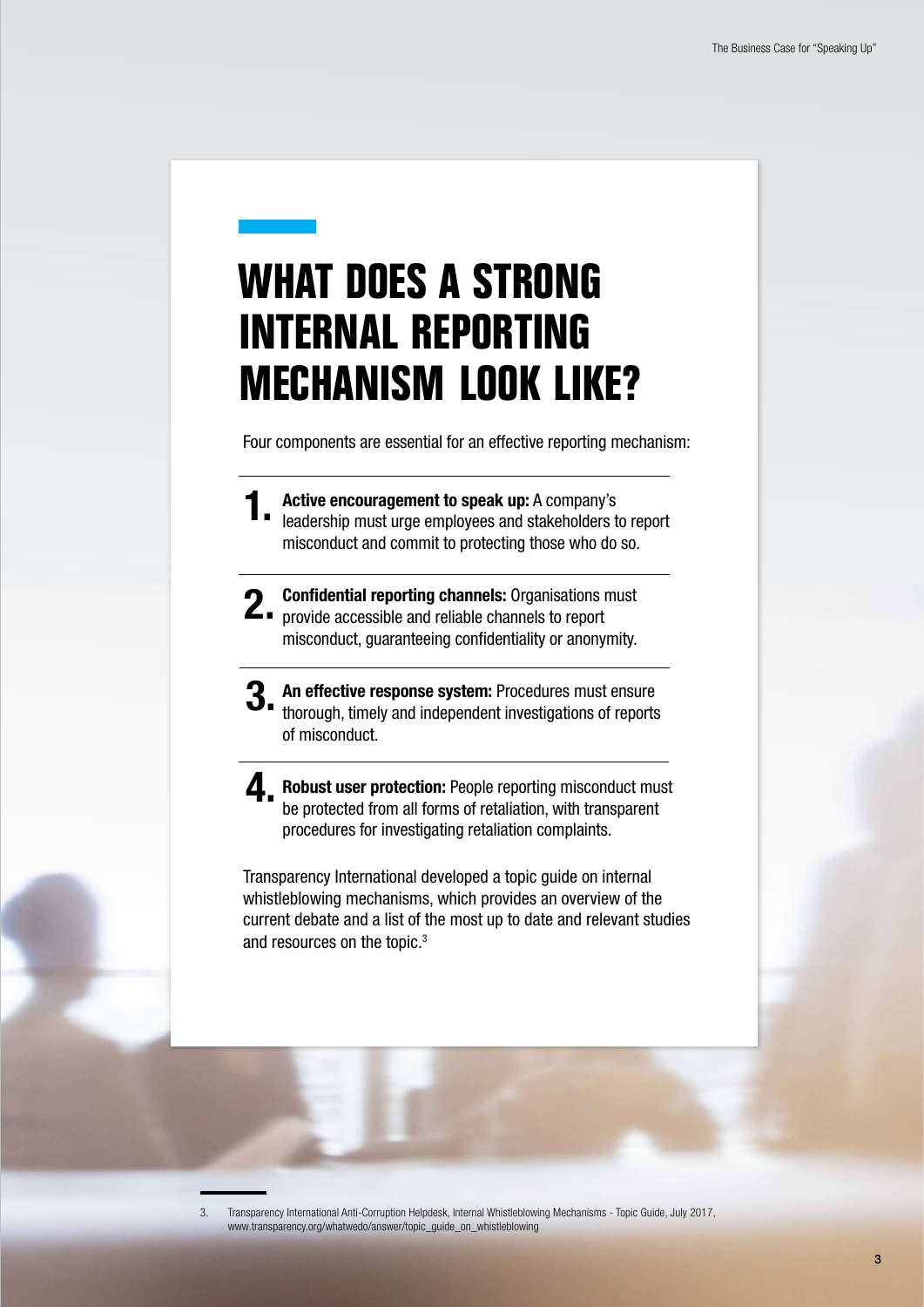#### Internal reporting mechanisms: the benefits

Company testimonies and expert studies show the many benefits of internal reporting mechanisms, including:

- Public signal of commitment to integrity and social responsibility
- Prevention and mitigation of liability
- Prevention or mitigation of financial losses
- Continuous improvement in compliance and risk management
- Strong reputation
- • Enhancement of organisational culture

The main questions for most MNEs are not around whether to adopt internal reporting mechanisms, but how to encourage employees to make disclosures, how to manage those disclosures effectively, and how to protect those who speak up from retaliation. For SMEs, the benefits of adoption also apply, and the costs can be contained by adopting mechanisms that are proportional to a company's size and risk profile. SMEs can also take advantage of the many sources of information on best practices, and of non-profit or low-cost service providers who can assist them. The key benefits of internal reporting mechanisms, profiled below, apply not only to profit-driven organisations, but extend to non-profits as well.

*"The main challenges in the adoption of internal reporting procedures are to create an environment where people feel safe to raise concerns and to overcome doubts that anything will be done about them. The tone from the top, together with managers leading by example, is key, in addition to the standard, globally recognised processes for independent whistleblowing channels (providing strict confidentiality and supporting anonymity where legally permitted). Frequent communications involving a variety of media is essential at all levels. It is also very powerful if real case studies and success stories, suitably sanitised, can be published."* 

– Assicurazioni Generali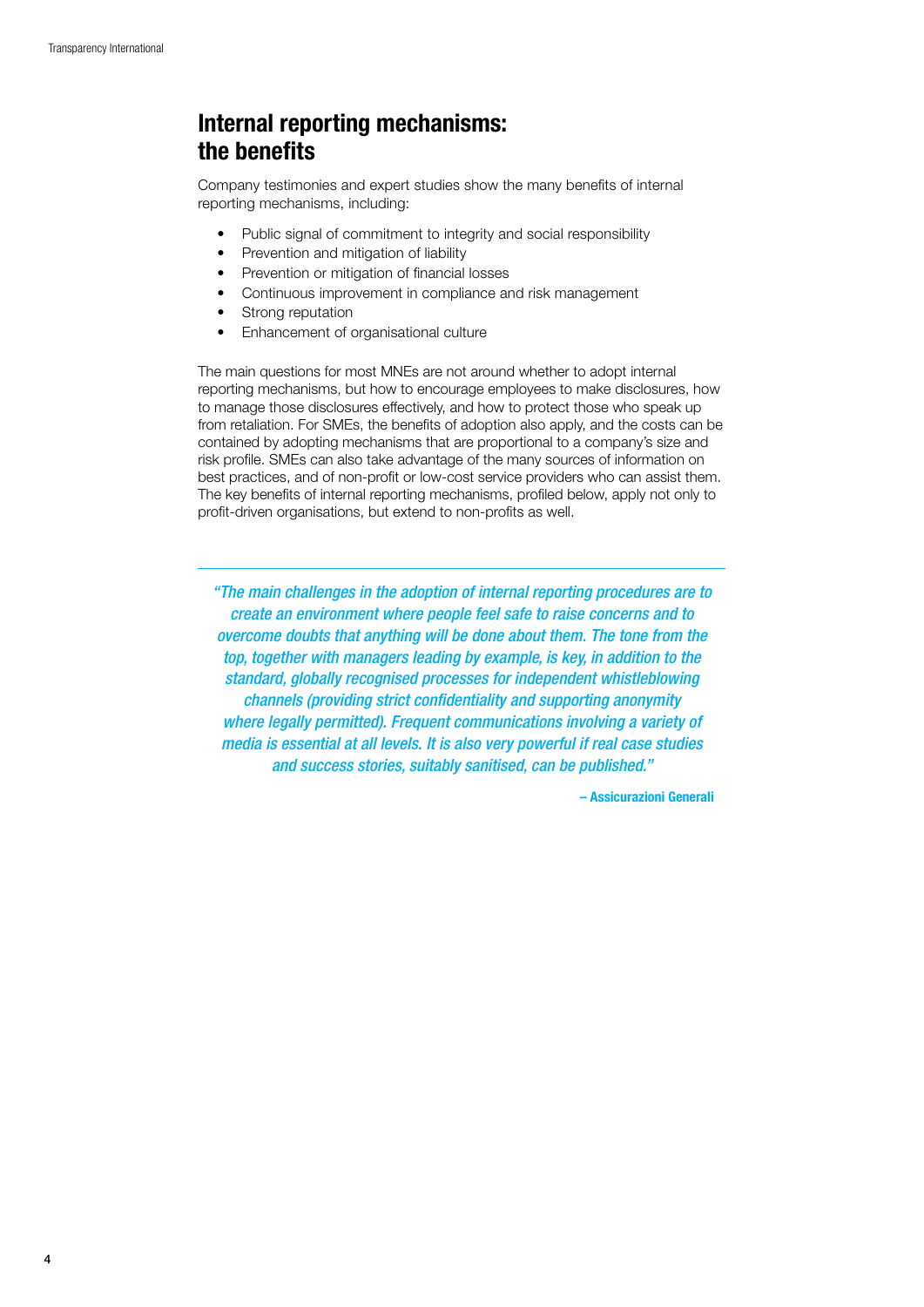#### 1. Public signal of commitment to integrity and social responsibility

Shareholder demands for effective internal ethics and compliance programmes are growing. Research by Ernst & Young suggests an expanding role for environmental, social and governance factors in investors' decisionmaking worldwide. The survey found that the most important non-financial issue for investors was "good corporate citizenship and issuers' policies on business ethics".4 Large institutional investors and pension funds are also pushing for effective approaches to corporate governance and risk mitigation to support long-term value creation.<sup>5</sup> Internal reporting mechanisms signal to investors and the public that an organisation prioritises risk management, social responsibility and integrity.

Increasing numbers of organisations are seeing the benefits of becoming thought leaders in integrity and Corporate Social Responsibility (CSR). Through the UN Global Compact, more than 12,000 private-sector organisations have committed to aligning their strategies and operations with universal principles on human rights, labour, the environment and corruption prevention, and to advance societal goals.<sup>6</sup> As part of this voluntary commitment, companies communicate their progress in implementing the Global Compact's principles, including on anti-corruption. Transparency International guidelines encourage companies to report on their progress with respect to internal reporting mechanisms and follow-up channels, which increasing numbers do through their websites and annual reports.<sup>7</sup>

<sup>4.</sup> Ernst & Young, *Is Your Nonfinancial Performance Revealing the True Value of Your Business to Investors?*, 2017, p. 22.

<sup>5.</sup> Mathew Nelson, *The Importance of Nonfinancial Factors to Investors,* Harvard Law School Forum on Corporate Governance and Financial Regulation, 15 April 2017

<sup>6.</sup> UN Global Compact Webpage

<sup>7.</sup> Transparency International and UN Global Compact, *Reporting Guidance on the 10th Principle Against Corruption,* 2009, p. 27.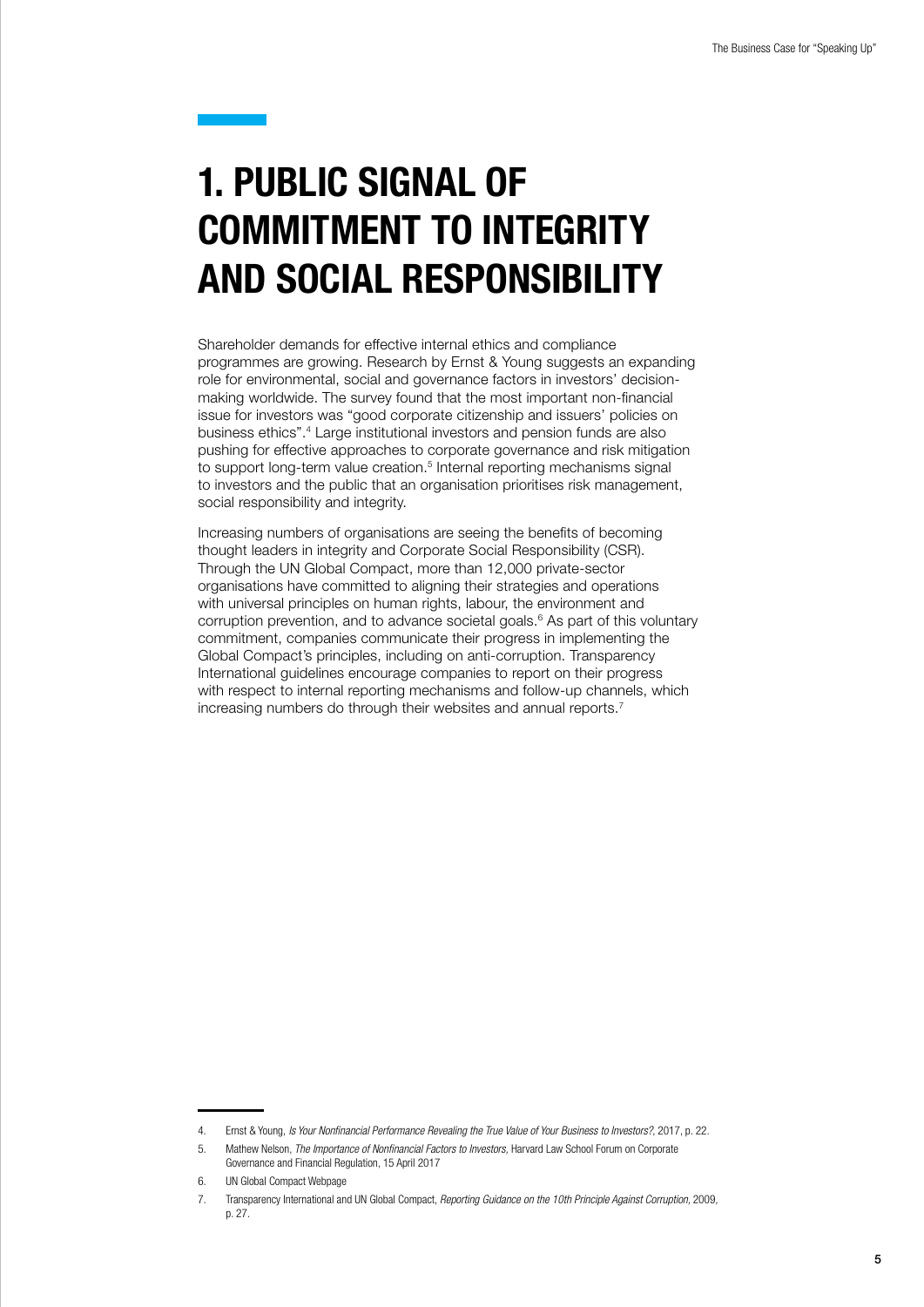## 2. Prevention and mitigation of liability

Private-sector organisations are subject to myriad laws and regulations, covering labour, environmental protection, financial reporting, anti-corruption, product liability, consumer protection, fraud and other forms of crime. Company leaders cannot be everywhere to ensure that all laws and regulations are being upheld, and must therefore rely on employees and stakeholders to speak up if they witness conduct that could expose the organisation to liability. Early detection gives companies the opportunity to address wrongful conduct before a situation escalates to trigger liability. It also provides an opportunity to voluntarily self-report to relevant regulatory agencies, before an agency initiates action and reaches an adverse conclusion because the organisation failed to act.

A survey by Control Risks emphasised the importance of internal disclosure to mitigate liability: 35 per cent of companies said they had conducted an internal investigation in the previous year, following a complaint from an internal whistleblower.8

Whistleblower protection laws exist in many countries, such as France, Ireland, Hungary, Slovakia, Slovenia, Sweden, the United Kingdom and the United States. The trend toward greater legal whistleblower protection is ongoing, with bills pending in several countries and the EU exploring adoption of region-wide whistleblower protection. Some laws require or strongly recommend the adoption of effective internal reporting mechanisms. It therefore benefits private-sector organisations to comply or stay ahead of the curve by adopting such mechanisms to address misconduct effectively and protect people who, in good faith, speak up internally.

*"We have to look into some 'false alarms' received through the hotline, but we believe that even if only 2 per cent of instances are 'real', the extra work is worth it. A recent hotline call resulted in a voluntary disclosure that would have been treated much more severely by the government agency had it been discovered or reported externally."*

– Senior Counsel for a US multinational<sup>9</sup>

<sup>8.</sup> Control Risks, *International Business Attitudes Toward Corruption,* Survey, 2015/2016, p. 20

<sup>9.</sup> Trace International, ISIS Management, IBLF, First to Know – *Robust Internal Reporting Programs,* 2004, p. 29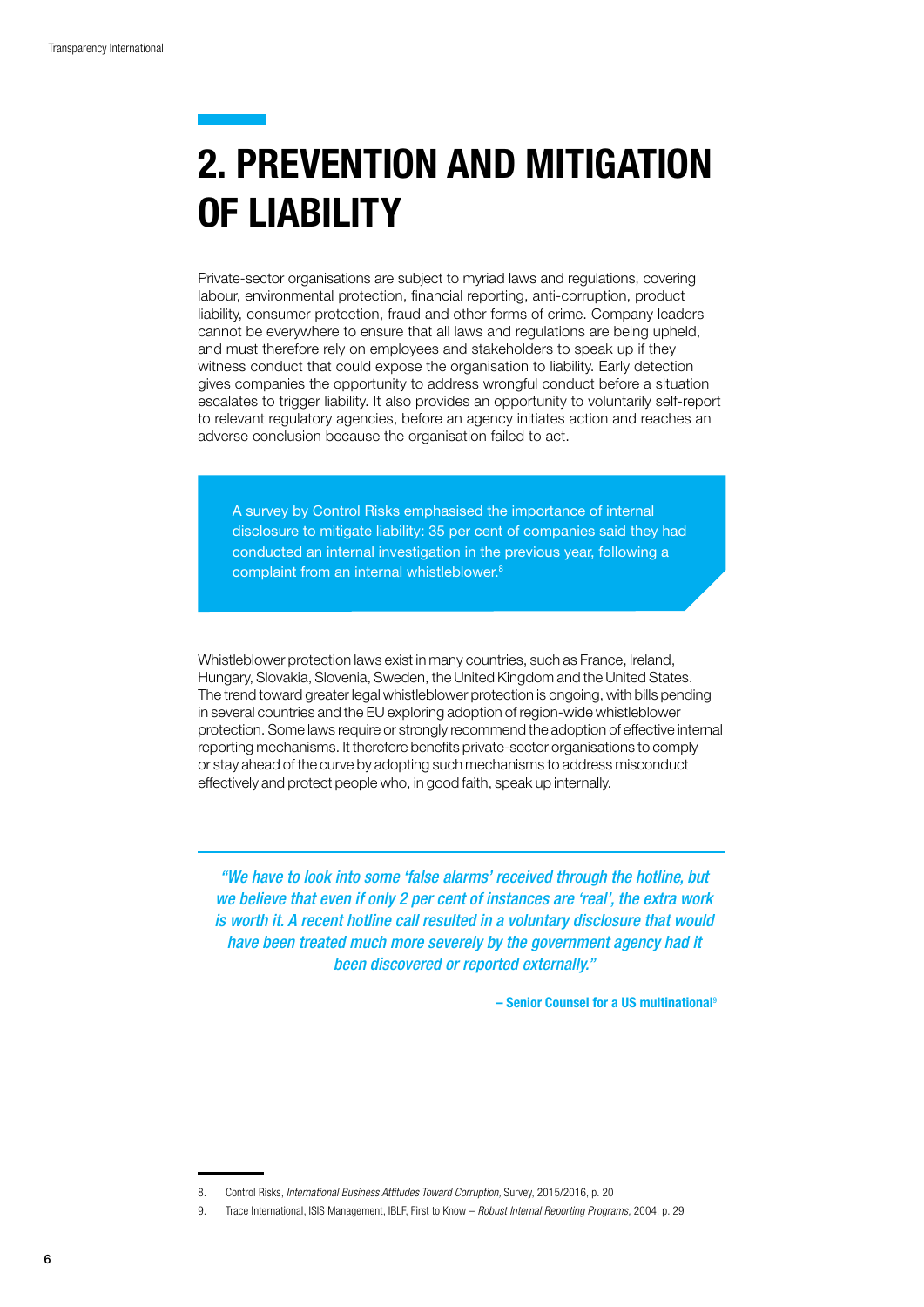## 3. Prevention AND mitigation of financial losses

Beside mitigating losses resulting from liability such as civil or criminal fines, organisations can also benefit from the prevention or mitigation of financial losses that result from the many different types of fraud.

A 2016 report by the Association of Certified Fraud Examiners (ACFE) found that in more than 2,400 cases of fraud in 114 countries, around 40 per cent were uncovered through tip-offs. But organisations with reporting hotlines in place were much more likely to detect fraud through tip-offs than organisations without hotlines (47.3 per cent compared to 28.2 per cent, respectively).

The ACFE also found that the presence of anti-fraud controls was correlated with lower losses and quicker fraud detection. In particular, the existence of hotlines resulted in 50 per cent loss reduction.10

Two-thirds of the cases reported to the Association of Certified Fraud Examiners involved private and public companies. Such organisations also suffered the greatest median losses from fraud (US\$180,000 and US\$178,000 per case, respectively).<sup>11</sup>



Figure 1: Type of victim organisation – Frequency and median loss

*Source: ACFE, 2016*

<sup>10.</sup> ACFE, 2016, p. 43-45

<sup>11.</sup> ACFE, 2016, p. 30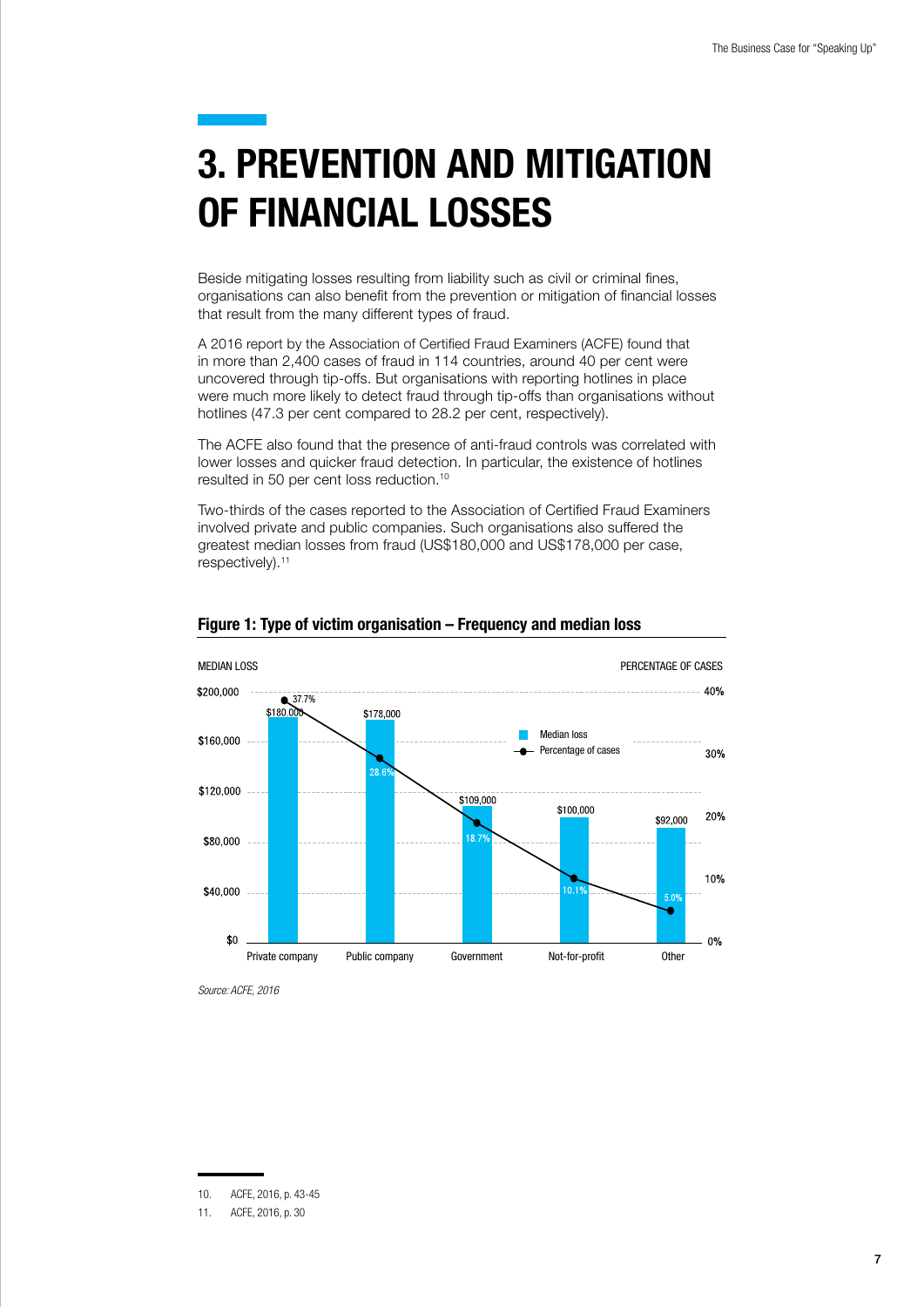

Figure 2: Size of victim organisation—Median loss

Small organisations (with fewer than 100 employees) suffer the same median loss per fraud case as the largest organisations (with more than 10,000 employees). Such loss is harmful to large organisations, but can be devastating for smaller ones.

Deterrence of misconduct is an additional benefit. Knowledge that a reporting mechanism is in place can prevent fraud or other financial harm by making individuals refrain from such conduct through fear of being discovered and reported.12

#### 4. Continuous improvement in compliance and risk management

Gathering information on the issues raised through an internal reporting mechanism enables organisations to detect patterns and make improvements in their policies and procedures to prevent future problems. It also allows leaders to identify where more resources are needed to reduce risk exposure. Many organisations use "sanitised and anonymised" incidents as learning tools to train employees to detect and address problems ethically and in accordance with laws and organisational policies.

*"Through reports, we detected situations related to hierarchical relationships that could have led to problems and we therefore developed a policy that addresses potential conflicts of interest in career management related decision-making processes inside the company"* 

– Head of Ethics and Compliance, European company

<sup>12.</sup> Although it is difficult to measure the deterrent effect of internal reporting mechanisms, according to research conducted by the University of Iowa, in companies where financial fraud was committed and reported, fewer incidents of financial fraud occurred afterwards (Jaron H. Wilde, "The Deterrent Effect of Employee Whistleblowing on Firms' Financial Misreporting and Tax Aggressiveness", The Accounting Review (in Press)). Fraud prevention experts also state that knowledge that an employee hotline is in place can help prevent fraud, because individuals may fear that a fraud will be discovered and reported. (The Institute of Internal Auditors, the American Institute of Certified Public Accountant, ACFE, *Managing the Business Risk of Fraud: A Practical Guide*, p. 35).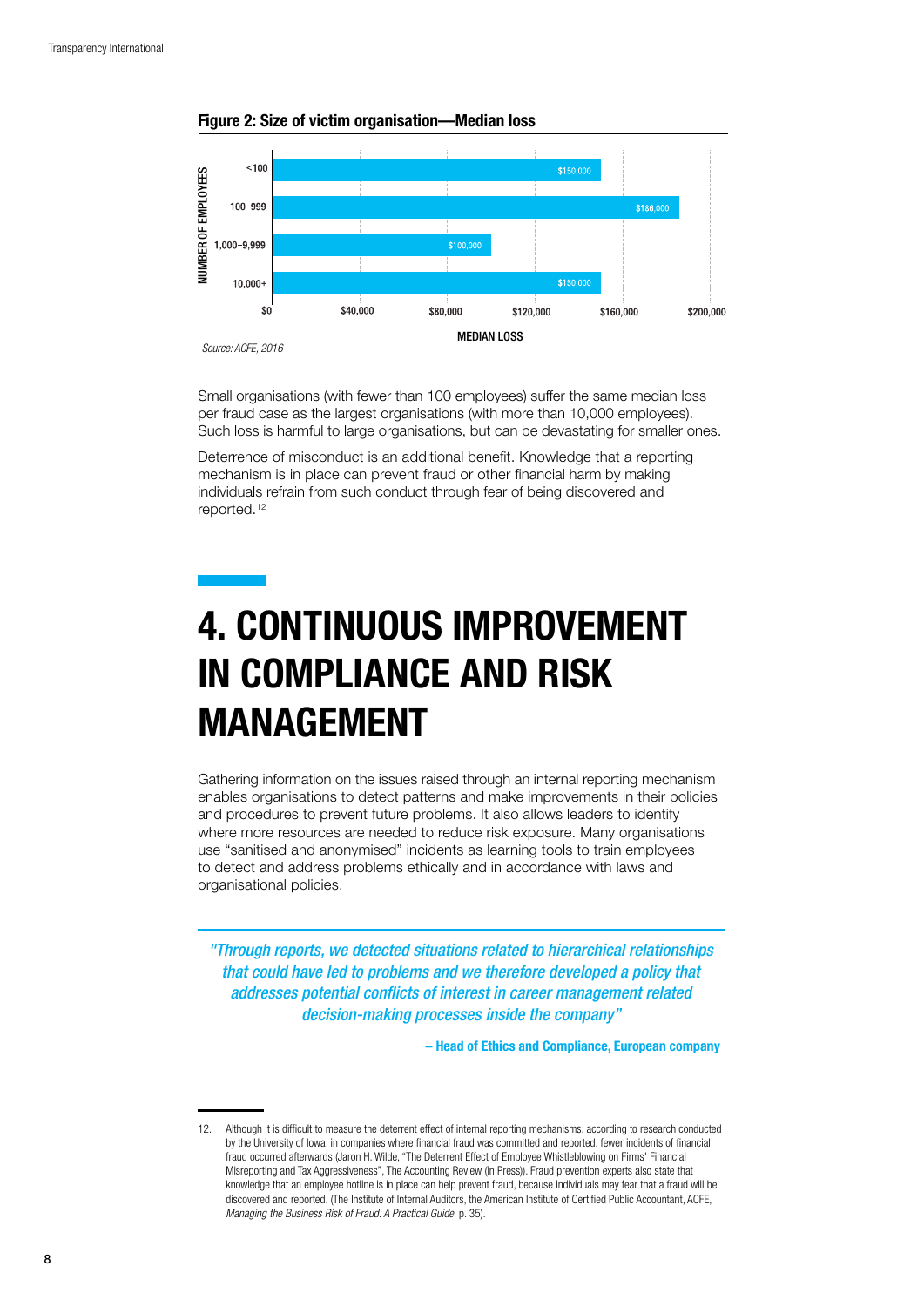## 5. Strong reputation

Protecting a brand from reputational damage is a key private-sector concern. An ethical breach or legal violation can destroy an organisation's good name and provoke severe consequences, including loss of customers, poor recruitment, low staff morale, lower investment or funding, and lost profits. By creating an environment conducive to internal reporting to detect potential misconduct, leaders can prevent or mitigate the reputational damage that may ensue.

*"To protect a company's brand and reputation, information has to be able to flow immediately to a sufficiently high level of the organization. One way to guarantee this is by having a consistently open line of contact between an ethics officer and senior management. If you don't have a communication structure that allows concerns to become known, then build one."* 

 $-$  Forbes Magazine<sup>13</sup>

#### 6. Enhancement of organisational culture

Backed by sufficient encouragement from corporate leaders to speak up about misconduct, internal reporting mechanisms can build an organisational culture of openness, trust and integrity. Such a culture can be nurtured by encouraging employees to communicate with ethics and compliance experts, who can provide guidance and advice on specific questions and engage proactively with employees on topics of integrity. Other factors include training that encourages dialogue (such as small group workshops), messaging from the top leadership emphasising that disclosures are good for the organisation and the public interest, and – most importantly – corporate responsiveness to concerns and reports of misconduct.

*"Every company should have developed whistleblower mechanisms. The system is effective: we are solving cases and our acceptance of criticism creates transparency and openness. Our responsiveness creates trust that we will solve the cases effectively. When you introduce the whole system – especially to newcomers – it benefits the company culture."* 

> – Mgr. Zuzana Šimková Senior Compliance Specialist, T-Mobile Czech Republic

<sup>13.</sup> Alexander F. Brigham, Stephan Linssen, "Your Brand Reputational Value Is Irreplaceable. Protect It!" Forbes Magazine, 1 February 2010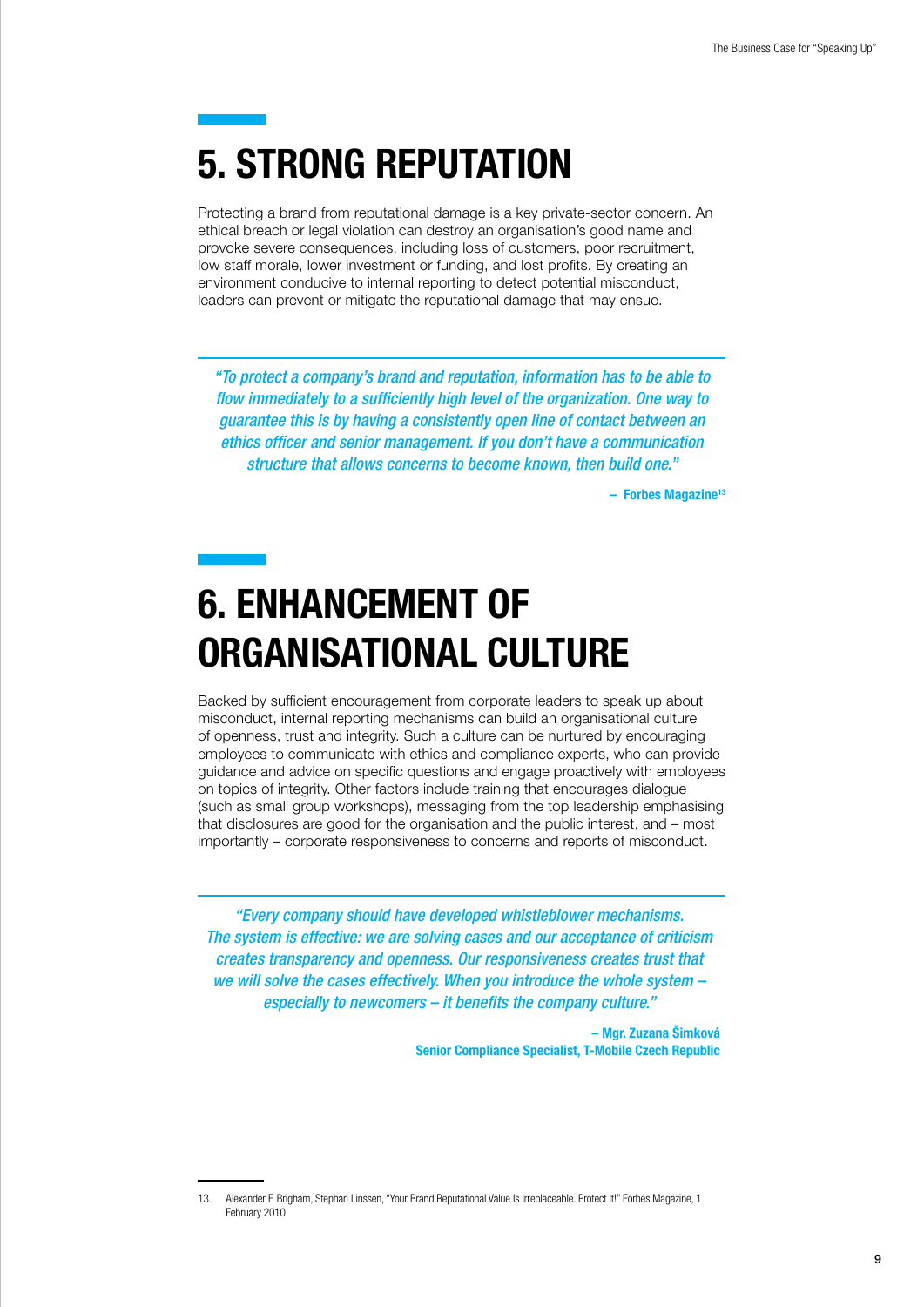## **"Internal reporting mechanisms clearly provide real and highly valuable benefits to organisations of all types and sizes. But only when they truly commit to adopting robust, effective mechanisms will they be able to reap the benefits."**

*"If governed in an independent and disciplined manner, an effective reporting channel demonstrates a company's commitment to operating with integrity and to ensuring compliance with its policies and the law. It also protects corporate reputation, drives brand loyalty, and emphasizes that operational successes and competitive differentiation are born from an organisation demanding exceptional ethical standards."* 

– Adrian D. Mebane, VP, Deputy General Counsel, The Hershey Company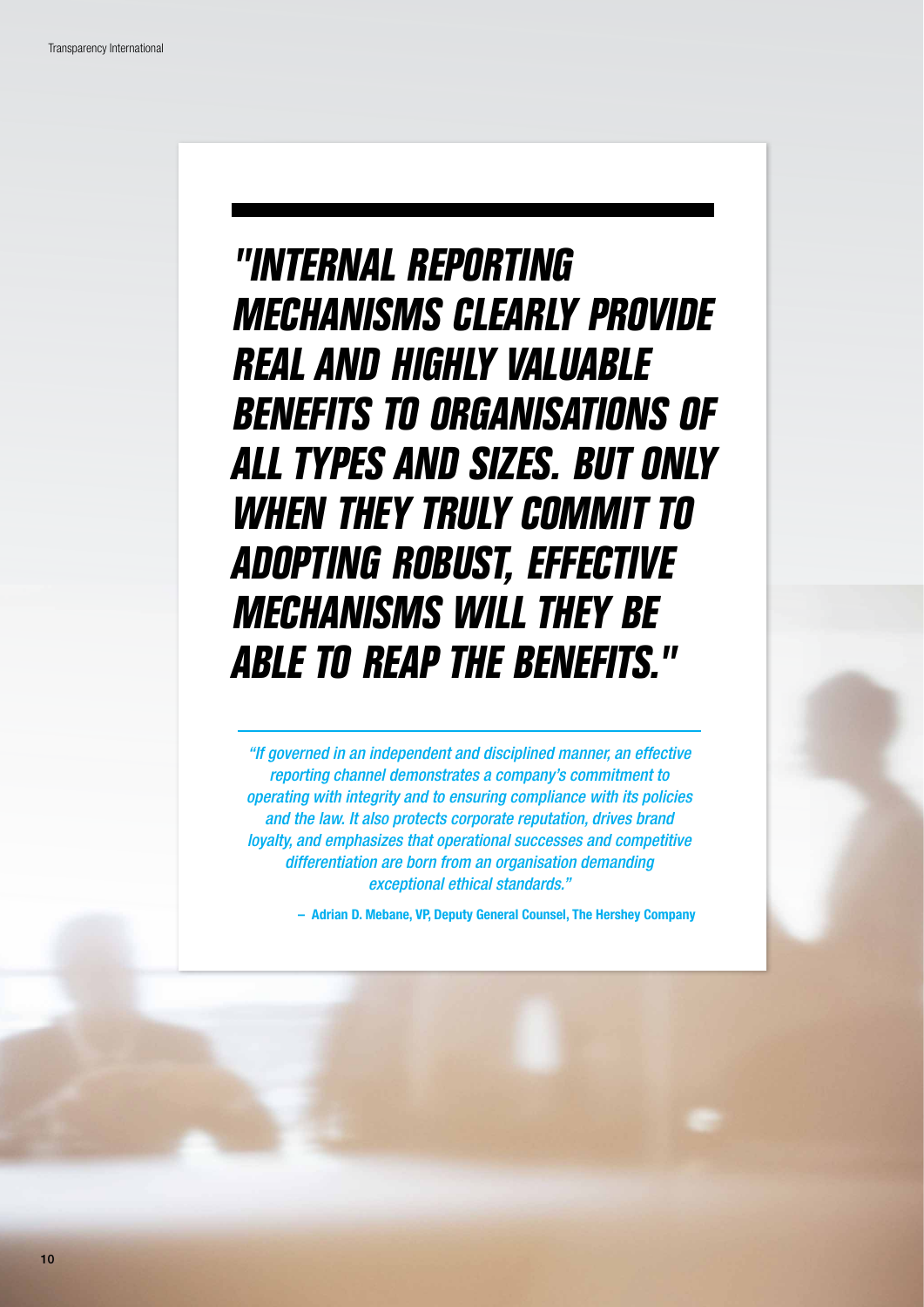#### FAQs

#### How costly is adoption of an internal reporting system?

Internal whistleblowing programmes save money. A comprehensive internal reporting mechanism, including adequate training and human and financial resources, does require investment. However, it is likely that the costs of adopting internal reporting mechanisms will be offset by the revelation of valuable information much sooner than would otherwise have been the case. This was the experience of most of the 30 companies interviewed in a 2004 study on the benefits of internal reporting mechanisms.<sup>14</sup>

An increasing number of professional service providers and non-profit organisations offer a wide range of expertise, often at lower cost. Some Transparency International Chapters, for example, provide third-party reporting services through which organisations' employees and stakeholders can report to them directly.15 Many Transparency International chapters also advise individual organisations on implementing or strengthening internal reporting mechanisms, and discuss the benefits of strong internal compliance mechanisms and best practices with private-sector organisations through their Business Integrity Forums or special initiatives.16

Numerous organisations are exploring ways of measuring the return on investment of robust compliance programmes, which include internal reporting mechanisms. Hard gains, such as penalties avoided in an incident detected early or lower levels of fraud, may be measurable, but many other real benefits are not as quantifiable. These include employee retention, continuous improvement of policies and procedures, better training, more effective and efficient audits, improved employee morale and increased brand value. Most if not all organisations which have adopted reporting mechanisms agree that these benefits translate into significant financial gain.

*"A whistleblower hotline is probably the easiest and least expensive means available to improve corporate governance. Waste, fraud, and the abuse of authority can all be combated by having an independent reporting mechanism that uses employees to report malfeasance."*

– Fulcrum Inquiry17

#### Can an internal reporting system be effectively implemented across different countries?

Transparency International's Anti-Corruption Helpdesk analysed the challenges and solutions for multinational enterprises seeking to implement whistleblowing procedures in different locations of operation.18 Many best practice recommendations address this challenge. Companies can also consult professional service firms that provide readymade solutions with global reach or with an understanding of local-level challenges, such as potential legal conflicts. Local non-governmental or non-profit organisations are increasingly providing a wide range of services relating to internal reporting mechanisms, including Transparency International chapters.

<sup>14.</sup> Trace International, ISIS Management, IBLF, 2004, p. 28.

<sup>15.</sup> Transparency International Romania, for example, created a Centre for Whistleblower Correspondence for the company Electrica. It receives internal reports of wrongdoing, protects the identity of the discloser, and guides and monitors the organisation's response.

<sup>16.</sup> See for example Transparency International Ireland's Integrity at Work initiative.

<sup>17.</sup> Fulcrum Inquiry, Best Practices in Whistleblower Systems webpage.<br>18. Transparency International Helpdesk Answer "Best Practices and 0

<sup>18.</sup> Transparency International Helpdesk Answer, "Best Practices and Challenges for Whistleblowing Systems in Multinational Companies," 19 September 2014.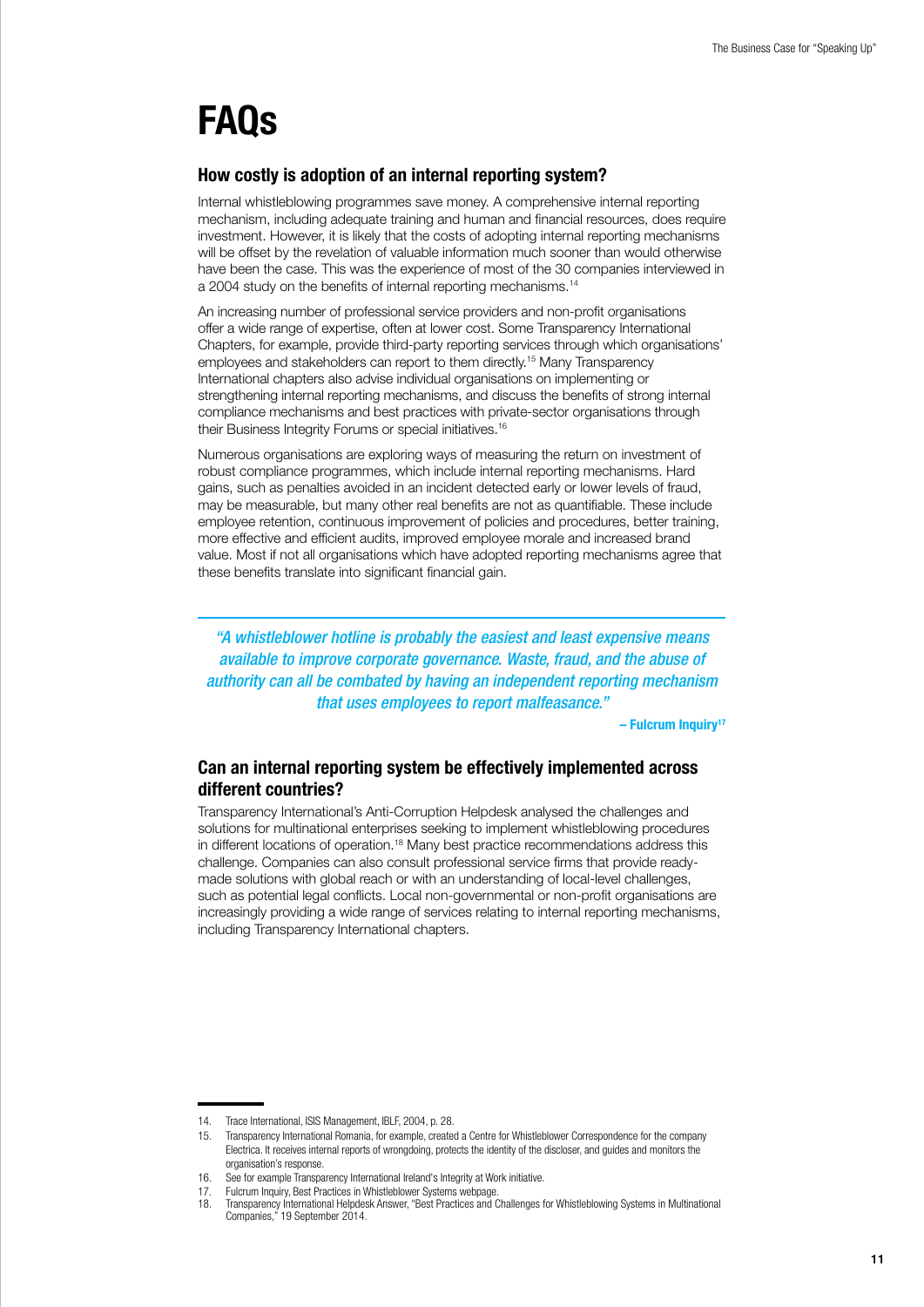#### Will stakeholders abuse the system with false or frivolous reports?

Research and anecdotal evidence demonstrate that trivial or untrue reports are uncommon. An organisation's policies can include sanctions against employees who abuse the system by making reports they know to be false. These policies should be implemented and monitored. An effective case management system will swiftly identify the veracity and urgency of reports.

*"Although it is not unheard of for employees to invent falsehoods to defame another, anyone who has experience with a hotline knows that such calls are – thankfully – exceedingly rare."* 

– Jim Brennan, VP and Chief Ethics Officer, Reyes Holdings19

#### How can an effective case management system be implemented?

An effective and responsive case management system is an essential component of a reporting mechanism. However, several surveys report that even large multinational companies still lack adequate processes for addressing complaints of retaliation. Every organisation should have a formal policy against retaliation for reports of misconduct made in good faith, and for participating in investigations. If retaliation is alleged, there should be clear and effective procedures for investigating and addressing it.20 This is especially important in view of the Ethics and Compliance Initiative (ECI) Survey, which explored worker experiences in both public- and private-sector organisations in 13 countries. It found that 22 per cent of workers felt pressure to compromise organisational standards, and 33 per cent observed misconduct in the workplace. Of these, 59 per cent reported the misconduct, and 36 per cent of them experienced retaliation.<sup>21</sup>

There is much guidance on how to set up an effective case management system – an investment which will help protect the company from liability, reputational harm and financial losses. Case management methodology is based on clear criteria for:

- • designation of recipients
- intake of reports and initial response
- preservation of confidentiality
- communicating with the discloser and other persons involved
- escalation protocols for reporting to senior personnel, the board or externally
- conducting the internal investigation.

A case management system should be customised to an organisation's units, functions and operations. For complex organisations in particular, early planning with guidance from case management experts and local counsel on legal and regulatory requirements is key to adopting an effective system.

*"If responses languish, if allegations are not reviewed, if those making the allegations are not communicated with effectively, employees may quickly lose faith in their employer and turn to outsiders […] when they see wrongdoing."* 

– Society of Corporate Compliance and Ethics and the Health Care Compliance Association22

<sup>19.</sup> "Having an Ethics Hotline is a Really, Really Bad Idea, (Really?)" The Ethics and Compliance Blog, 14 December, 2015

<sup>20.</sup> A survey conducted in the EU on "speak up" channels found that although the vast majority of organisations (90 per cent) said they did have policies or principles to encourage non-retaliation against whistleblowers, less than 28 per cent admitted to having a process to monitor this (Le Cercle d'Ethique des Affaires, Foretica and IBE, 2015)

<sup>21.</sup> Ethics and Compliance Initiative (ECI), *2016 Global Business Ethics Survey*, p. 4; see also UK research conducted by Public Concerns at Work (PCAW) which found that in most cases (52 per cent), the employer's response to the concern being raised was either to deny it (36 per cent) or to ignore it (16 per cent). Concerns were resolved in only 16 per cent of cases. PCAW also found that half the whistleblowers who contacted PCAW were dismissed (25 per cent) or had resigned (24 per cent) after raising their concern, and only 7 per cent reported that there were no consequences to their having raised their concerns. (PCAW, *The UK Whistleblowing Report,* 2014).

<sup>22.</sup> Society of Corporate Compliance and Ethics and the Health Care Compliance Association, "Helpline Calls and Incident Reports", April 2014, p. 9